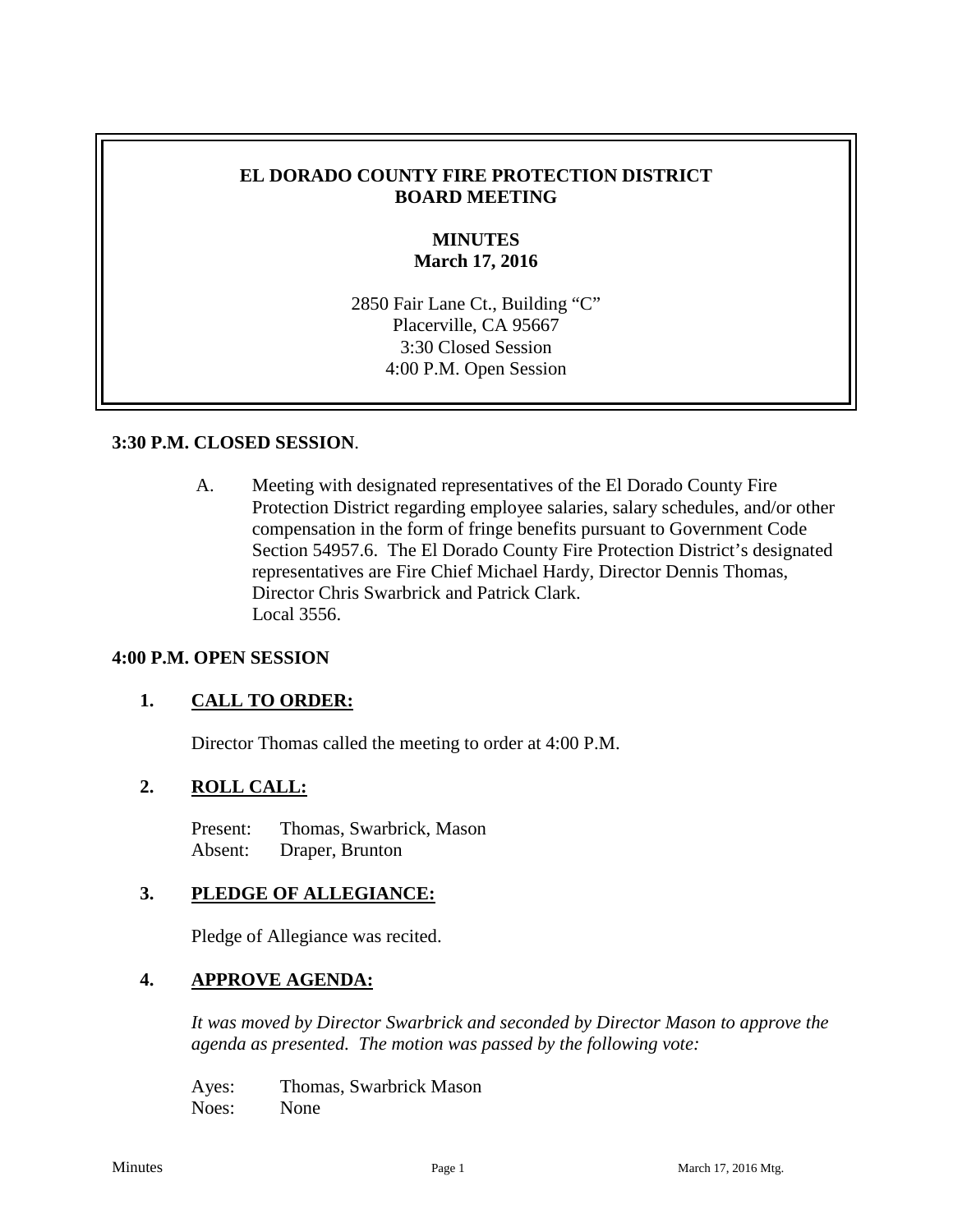Absent: Brunton, Draper

## **5. CONSENT CALENDAR:**

 (All items approved on a single vote except those pulled for individual discussion and action).

- A. Minutes: February 18, 2016 Regular Board Meeting
- B. Claim Payments/Deposits

| <b>District Claims:</b> | Deposits:   |
|-------------------------|-------------|
| \$113,401.00            | \$30,065.35 |
| \$70,179.05             | \$7,200.00  |
| \$141,304.97            |             |
| \$4,617.48              |             |
| \$66,724.59             |             |

*It was moved by Director Mason and seconded by Director Swarbrick to approve the Consent Calendar as presented. The motion was passed by the following vote:*

Ayes: Thomas, Swarbrick, Mason Noes: None Absent: Brunton, Draper

## **6. PUBLIC COMMENT:**

(Any person wishing to address the Board on any item that is not on the agenda may do so at this time. Public comments are limited to five minutes per person).

No Public Comment

## **7. REPORT OF ACTION TAKEN IN CLOSED SESSION:**

A. Meeting with designated representatives of the El Dorado County Fire Protection District regarding employee salaries, salary schedules, and/or other compensation in the form of fringe benefits pursuant to Government Code Section 54957.6. The El Dorado County Fire Protection District's designated representatives are Fire Chief Michael Hardy, Director Dennis Thomas, Director Chris Swarbrick and Patrick Clark. Local 3556

Director Thomas reported that it was a 3/0 vote to approve the side letter to Memorandum of Understanding by and between the El dorado County Fire Protection District and the El Dorado County Professional Firefighters Association.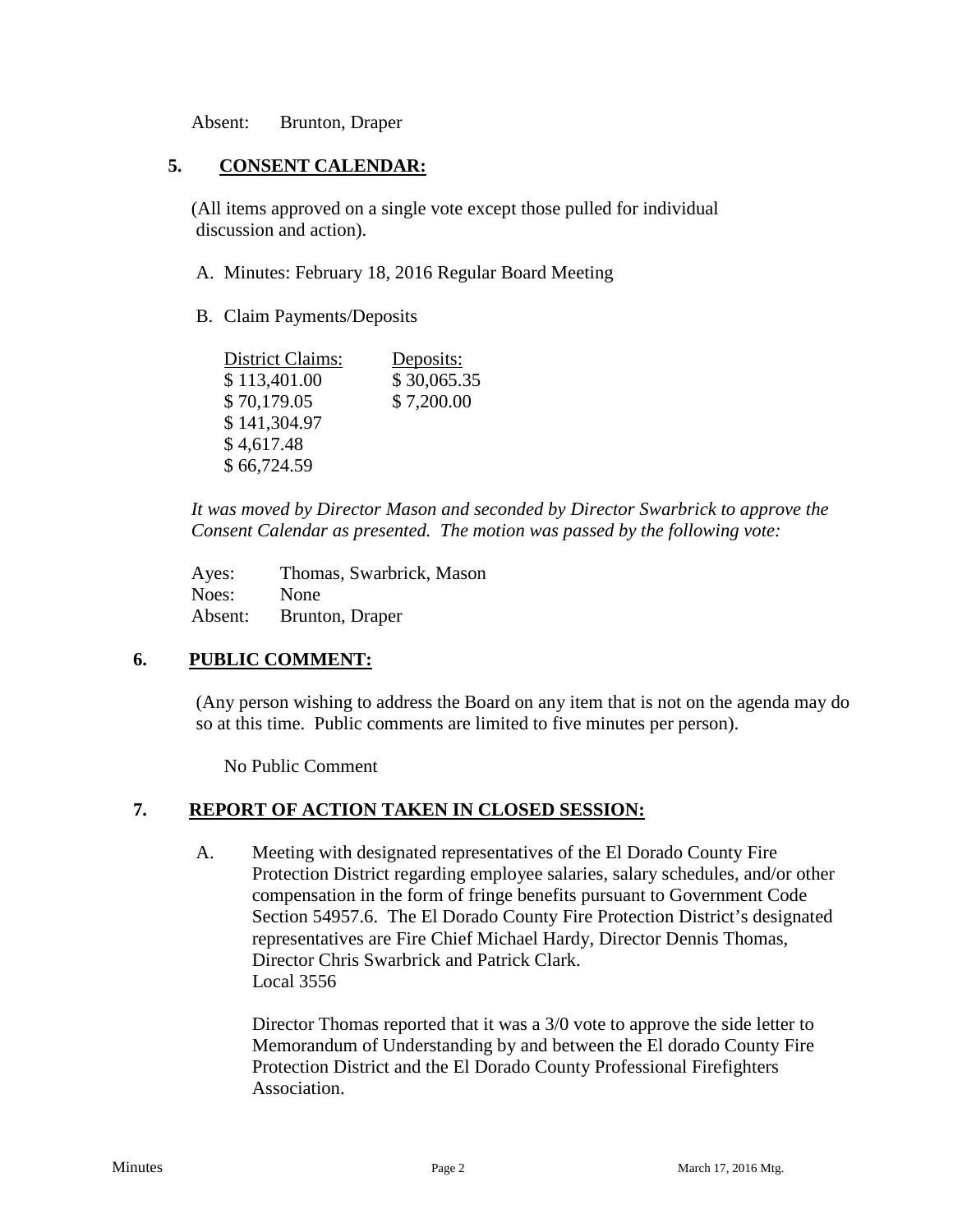#### **8. DEPARTMENTAL MATTERS:**

A. Fiscal Year 14/15 Final Audit

- Craig Fechter
- B. Resolution 2016-01 Granting Authority to Contract for Budgeted Professional Services

*It was moved by Director Swarbrick and seconded by Director Mason to table this item tell the next regularly scheduled board meeting and for the Fire Chief to provide additional information on this item. The motion was passed by the following vote:*

Ayes: Thomas, Swarbrick, Mason Noes: None Absent: Brunton, Draper

C. Recommended Apparatus and Equipment Surplus and Disposal

*It was moved by Director Mason and seconded by Director Swarbrick to approve the recommended apparatus and equipment surplus and disposal with the changes to utility 72. The motion was passed by the following vote:*

Ayes: Thomas, Swarbrick, Mason Noes: None Absent: Brunton, Draper

## **9. COMMITTEE REPORTS:**

A. Facilities & Equipment (Brunton/Draper)

No Report

B. Fire Prevention (Draper/Swarbrick)

No Report

C. Human Resources (Thomas/Mason/Swarbrick)

No Report

D. Budget and Finance (Thomas/Mason)

No Report

## **10. CORRESPONDENCE AND COMMUNICATION:**